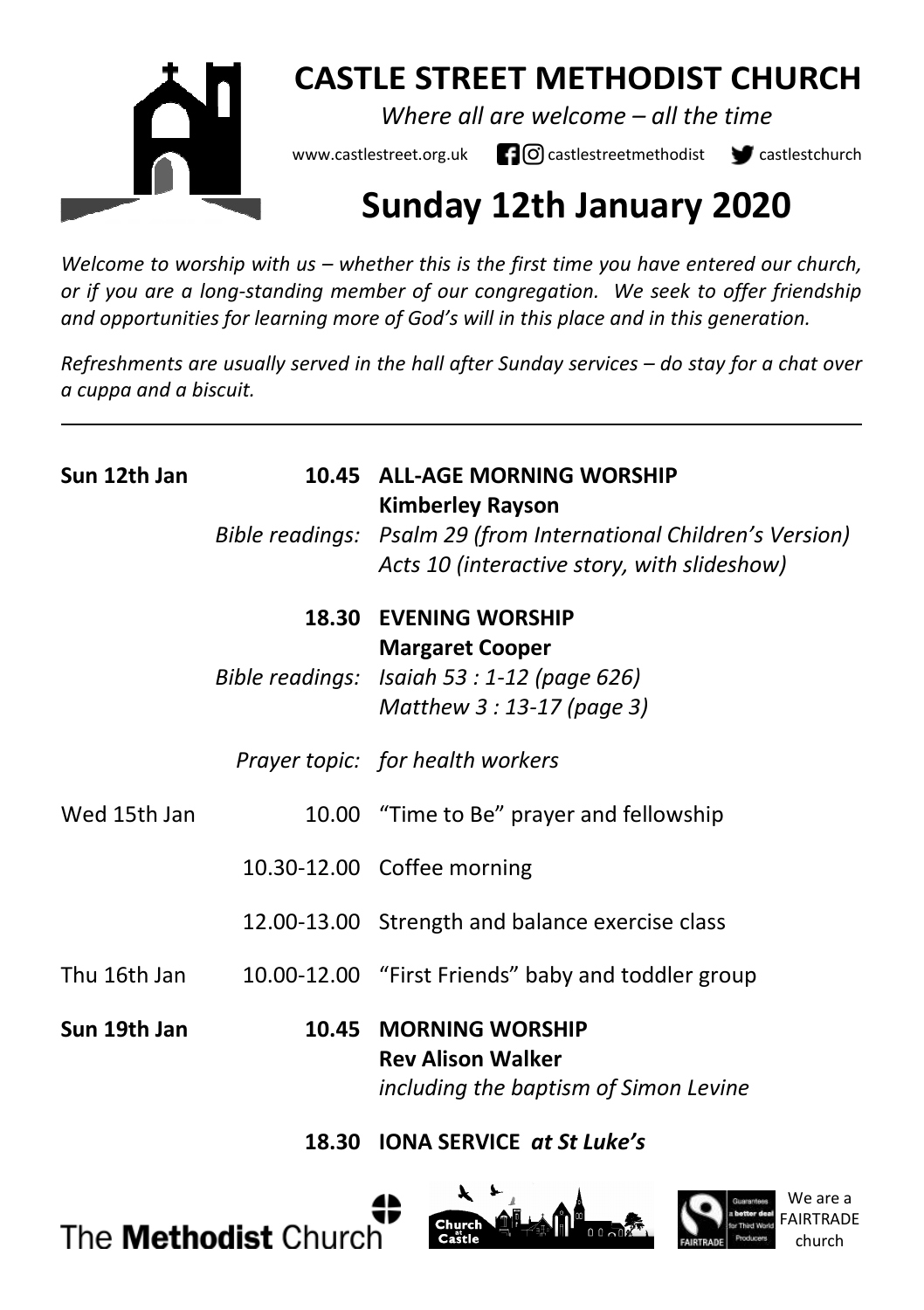# **Welcome to Castle Street Methodist Church!**

If you are worshipping with us for the first time, please make yourself known to one of the stewards and pick up a welcome leaflet. All people of this church are part of the ministry, led by the Revd Alison Walker who may be contacted electronically via the church website or by telephone on (01223) 872 862.

Our church magazine *Castle View* contains more details of events taking place each month – please pick up a copy of the latest issue.

There is a **Prayer Request** book at the back of the church, which is used during services and at prayer meetings – but remember it is on display for anyone in the church to read, so please respect the privacy of those concerned and avoid including names and other personal details unless specifically requested.

#### **Christine Pooley RIP**

We announced last week that Christine Pooley died on 21st December after a long battle with cancer. She was known and loved throughout the Cambridge Circuit, and had been both a Local Preacher and Local Preachers' tutor as well as holding various other church and circuit roles.

Her funeral service will be at Histon Methodist Church on Tuesday (14th January) at 2.30pm. It will be followed by refreshments in the church hall. (The service at Histon will be preceded by a committal at Cambridge Crematorium at 1.30pm for family and close friends only.) If you require further details about the funeral, please contact Rosemary Watson (e-mail: j *dot* watson12 *at* icloud *dot* com) or Michael Simmonds (e-mail: ms2ambrose *at* outlook *dot* com).

We remember Christine's family and friends in our prayers.

### **"A Faith to Live By" – next Sunday evening at Haslingfield Methodist Church**

 $~\sim$ ~~~~~~~

The first of these special services for 2020 will be next Sunday evening (19th January. The guest speaker is Jane Dominey (a member here at Castle Street), and she will talk about "Why all our prison sentences are too long". Jane will draw on her experience as a researcher (at the Institute of Criminology in Cambridge) and as a probation officer to argue that prison sentences passed by the courts in England and Wales are too long. Jane started her career working with homeless people at the Whitechapel Mission of the Methodist Church. She joined the probation service in 1989 and worked in London, Leicester and Cambridge for around ten years before moving from practice to research and teaching. It starts at 6pm with a time of worship, and there will be refreshments.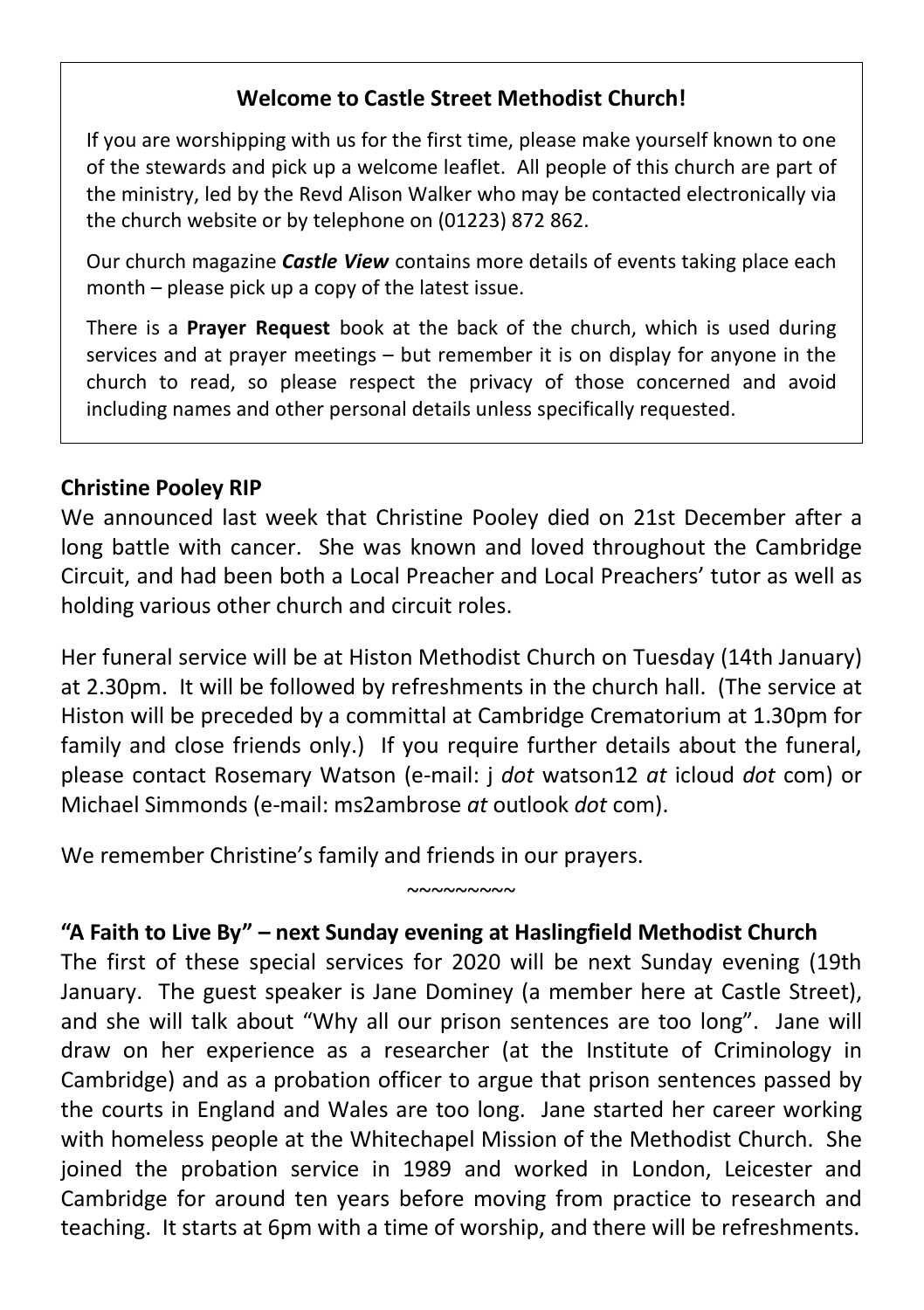## **Next Sunday morning's baptism service**

We hope that you will join us next Sunday morning when we officially welcome, at his baptism, the youngest member of our church family, Simon.

 $~^{\circ}$ 

# **Saturday evening Travel Talk and Supper at St Luke's – 25th January**

It's that time of the year again when our friends at St Luke's hold a series of monthly Saturday evening illustrated travel talks with supper – an excellent way to forget the cold East Anglian winter nights, at least for a couple of hours!

The first of the three is being held on Saturday 25th January, when Tom and Gill Ambrose will share their experiences of Sri Lanka, which they visited last year. They had an extensive tour throughout the country with a wonderful guide, who provided an excellent introduction to the cultures and history of this beautiful island off the southern coast of India, along with its geography and wildlife. Tickets cost £12, which includes a hot two-course meal and soft drinks (you may take your own alcoholic drinks if you wish), and can be obtained from Margaret Cooper at St Luke's or Brian Carter at Castle Street (Brian will note your name and give you a ticket, and you should then pay on the night). It starts at 7pm.

The remaining two for this year will be held on Saturdays 29th February and 4th April; the former will be about Ecuador and the Galapagos Islands (given by Paul and Sylvia Custerson), while the latter will be a Trinidad and Tobago safari (presented by Bill Block).

#### $~\sim\sim\sim\sim\sim\sim\sim\sim$

# **"Science Meets Faith" at Wesley Methodist Church, tomorrow evening**

Dr Suchitra Sebastian will talk about "Being an Academic: In whose image?" tomorrow evening (Monday 13th January). Dr Suchitra Sebastian is a University Reader in Physics at the University of Cambridge. Her research is in the area of quantum materials and their unconventional properties, particularly the exotic phenomenon of superconductivity. Light refreshments will be served from 7.15pm, with the talk starting at 7.45pm. There will be a retiring collection. More details about this speaker as well as the rest of the "Science Meets Faith" series can be found at www.wesleycam.org.uk/sciencemeetsfaith.htm.

# **"Time to remember" – special Church at Castle service, next Sunday (19th Jan)**  Everyone is welcome to this gentle, contemplative service at St Luke's, and especially those who have been recently bereaved. It starts at 4pm, and will be followed by refreshments.

 $~^{\circ}$